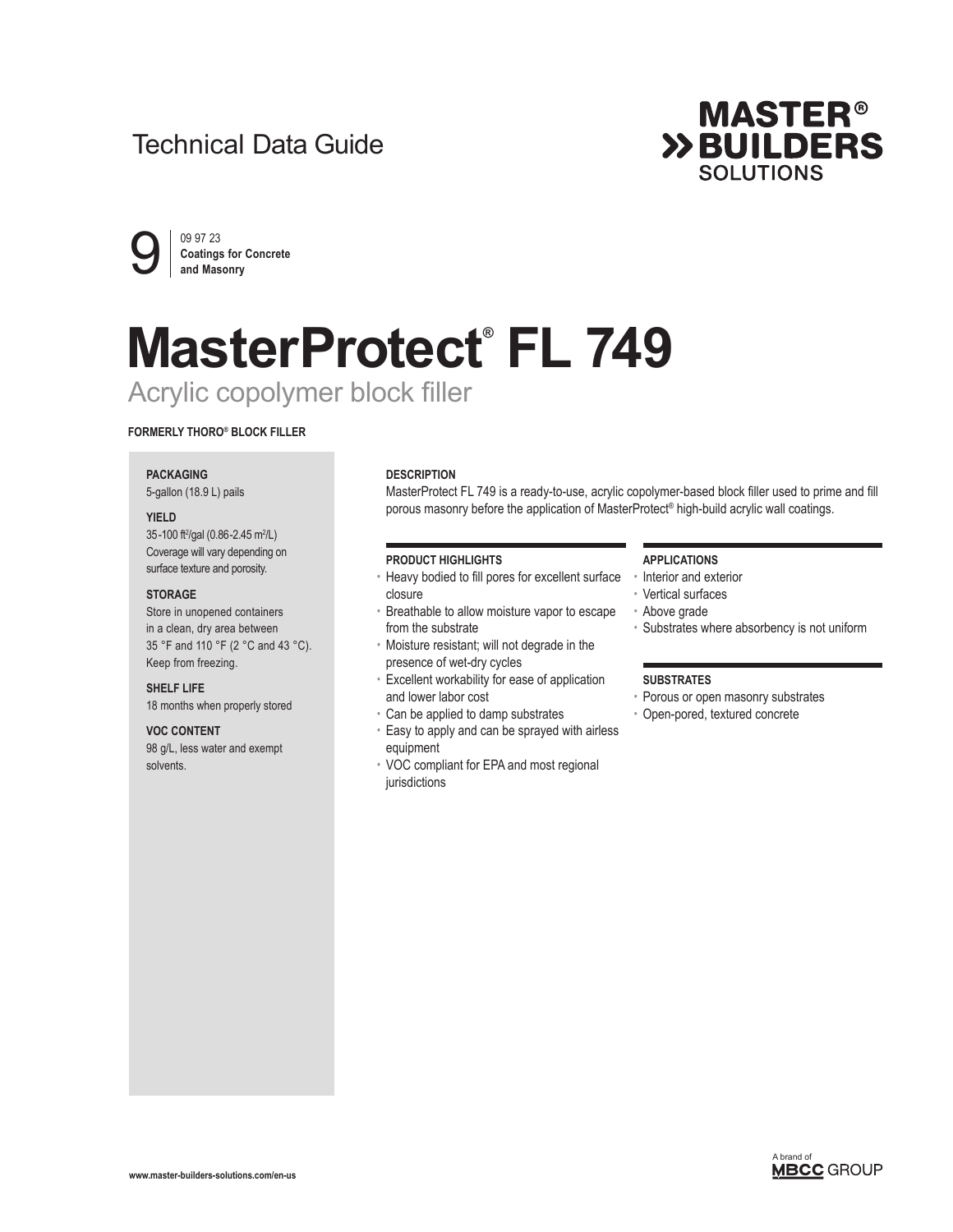#### **HOW TO APPLY SURFACE PREPARATION**

- **1.** Surfaces should be clean, sound, and free of all bond-inhibiting contaminants.
- **2.** Concrete substrates should be fully cured.
- **3.** Point or seal all cracks and voids.

#### **MIXING**

Prior to use, mix at slow speed with drill and mixing paddle to ensure uniform distribution of contents and to minimize air entrapment.

#### **APPLICATION**

- **1.** MasterProtect® FL 749 can be brushed, rolled, or spray applied followed by back brushing or back rolling. Back brushing or backrolling is mandatory on porous, textured substrates such as fluted, splitfaced, and lightweight block.
- **2.** MasterProtect FL 749 can be applied to a dry or slightly dampened (non-saturated) substrate.
- **3.** Hot substrates may require dampening to cool the surface and prevent flash drying.

#### ROLLER APPLICATION

- **1.** Use 1-1/2" (38 mm) nap roller.
- **2.** Keep roller fully loaded with material.
- **3.** Work material uniformly onto the wall, always maintaining a wet edge.
- **4.** Apply sufficient material to completely fill all pores, leveling the material to provide uniform texture and film thickness.
- **5.** The objective is to obtain a pinhole-free, consistent film on all treated surfaces.

#### SPRAY APPLICATION

- **1.** MasterProtect FL 749 can be applied by heavyduty airless or air-assisted texture spray equipment. Contact equipment manufacturer for further recommendations.
- **2.** Immediately backroll or back-brush spray applications to fill in the pores and finish the material in a uniform manner.

#### **DRYING TIME**

- Times assume 70 °F (21 °C) and 50% relative humidity.
- Dry-to-touch: 4-6 hours
- Recoat time: 12 hours minimum
- Lower surface or air temperatures and higher relative humidity will extend the drying time.
- If topcoating is delayed, ensure that MasterProtect FL 749 is clean and free of dust, other contaminants, and stains when work resumes.

#### **CLEAN UP**

Clean all tools and equipment immediately with warm soapy water. Cured material may be removed by mechanical means.

#### **FOR BEST PERFORMANCE**

- Not intended for use as a finish coat.
- Do not apply when temperature (substrate, or ambient) is 40 °F (4 °C) or below or is expected to fall below 40 °F (4 °C) within 24 hours after application.
- Do not apply if rain is expected within 24 hours.
- Do not thin.
- Avoid application to uncapped or unsealed walls subject to heavy rains.
- Do not apply over moving cracks, control joints, or expansion joints.
- For professional use only; not for sale to or use by the general public.
- Make certain the most current versions of product data sheet and SDS are being used; call Customer Service (1-800-433-9517) to verify the most current version.
- Proper application is the responsibility of the user. Field visits by Master Builders Solutions personnel are for the purpose of making technical recommendations only and not for supervising or providing quality control on the jobsite.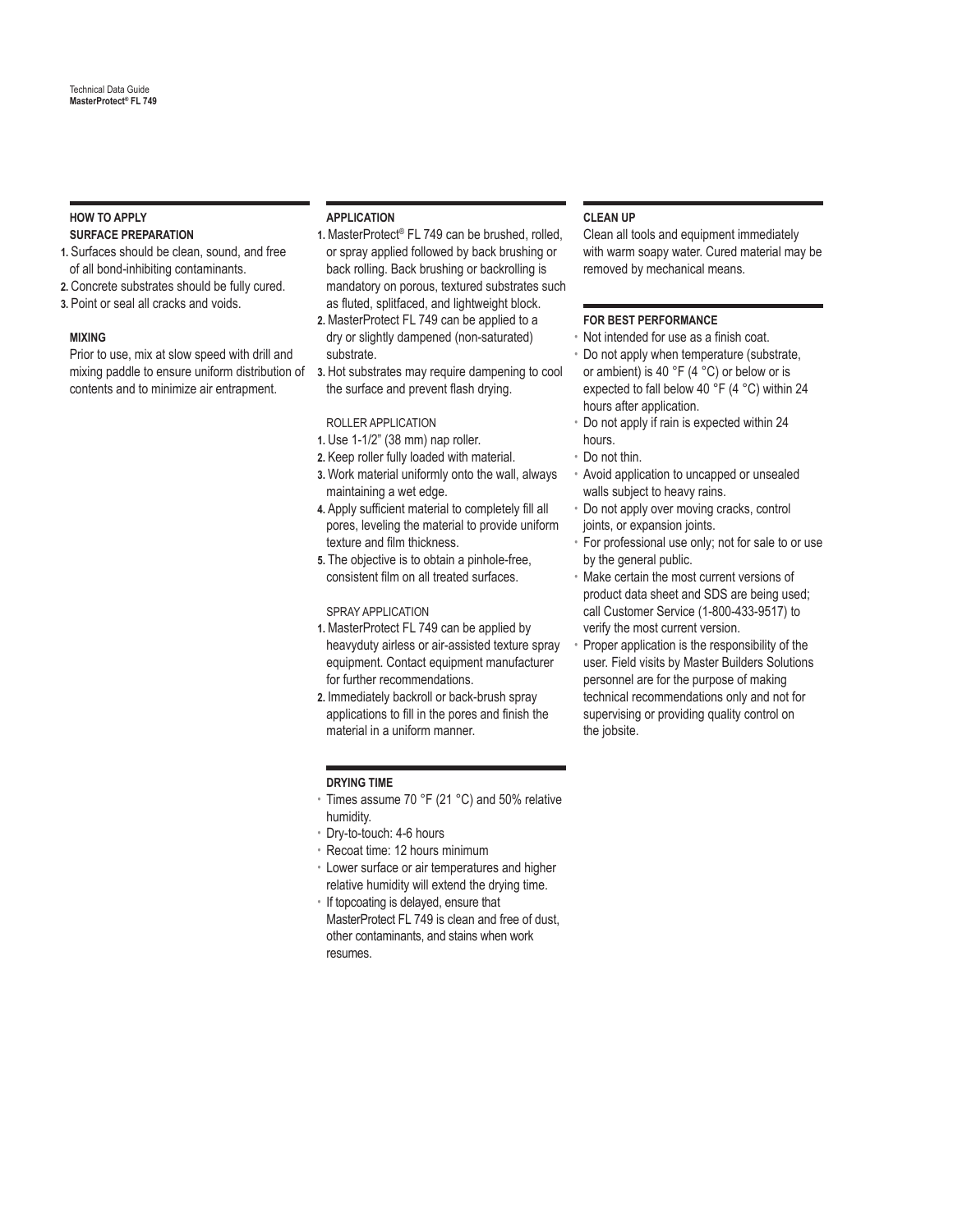#### **Technical Data**

**Composition** MasterProtect® FL 749 contains solvent, acrylic copolymer, fillers, and other proprietary ingredients.

| <b>Test Data</b>                       |                |                      |
|----------------------------------------|----------------|----------------------|
| <b>PROPERTY</b>                        | <b>RESULTS</b> | <b>TEST METHODS</b>  |
| Density, lbs/gal (kg/L)                | 14.5 (1.74)    | <b>ASTM D 1475</b>   |
| Solids, %                              |                | <b>ASTM D 5201</b>   |
| By weight                              | 74.4           |                      |
| By volume                              | 56             |                      |
| Viscosity, KU                          | $120 - 130$    | ASTM D 562 (Stormer) |
| Water Vapor Permeance, perms           | 27             | ASTM E 96            |
| Flexibility,<br>1" mandrel             | No cracking    | <b>ASTM D 522</b>    |
| Flash Point, °F (°C)<br>Noncombustible | 200 (93)       | Lab Value            |

Test results are averages obtained under laboratory conditions. Reasonable variations can be expected.